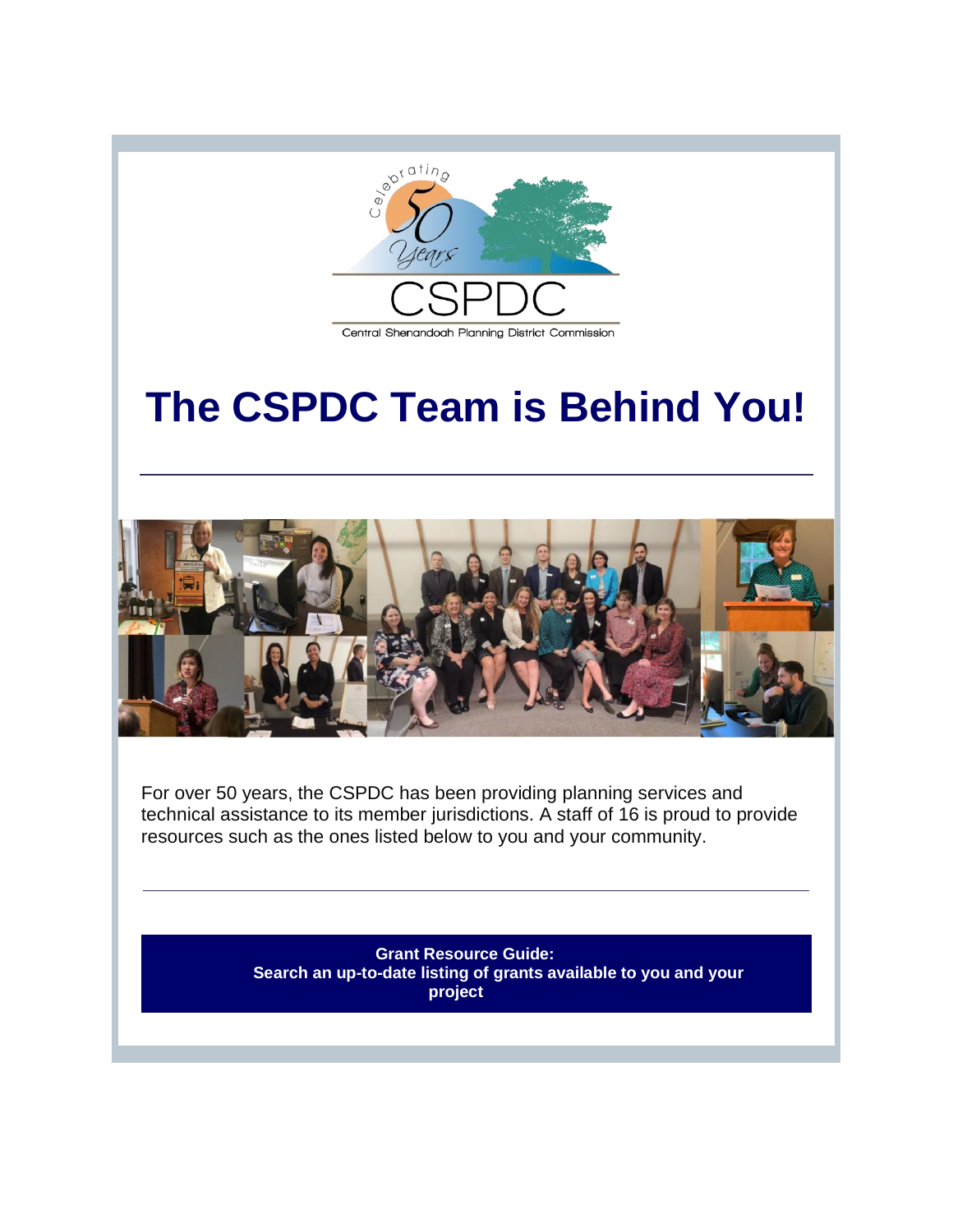**[Regional Facts & Figures:](http://r20.rs6.net/tn.jsp?f=0016EZBSZW-aB7S9XrDr-rYskXmIwkbhV2IPhaQ3frB5V7risVEC07nk-hdE1Hu7BhliX2UQZLSualmCN0a_2Z6-F9e1u6QP5W3b5cbKwxiCAnJXu_sCal4ZmL-yW3z2VSDKZQ4d-e5OLMXDjWfmFV9IbLCr5nIXWYX&c=DaJ1CkLX2UMJFMFNXGvYBnN72_LoFOdaLPZCYpDagFZu5gqazz9t7g==&ch=ye_z17aaB-tEVxwow2zBGcpFXTjQ_13n-O7Vk40Z8iozcQq0Ay7T-g==)** 

**A snap-shot of the CSPDC region & sub-region's people, jobs, and location** 

**[Regional Plans:](http://r20.rs6.net/tn.jsp?f=0016EZBSZW-aB7S9XrDr-rYskXmIwkbhV2IPhaQ3frB5V7risVEC07nk-WuE8xmLsjmF7UuqG0gcUtcCGJiLI4lLclWFeOHCI1SYLmTITgj88DLjPPGmD-6ZRPu-UVBi1gtlLQm79WDO-Dj_jVulV69-CUZy0ce2uhy&c=DaJ1CkLX2UMJFMFNXGvYBnN72_LoFOdaLPZCYpDagFZu5gqazz9t7g==&ch=ye_z17aaB-tEVxwow2zBGcpFXTjQ_13n-O7Vk40Z8iozcQq0Ay7T-g==) Search by interest category to see plans to benefit your community** 

**[Regional Data Center:](http://r20.rs6.net/tn.jsp?f=0016EZBSZW-aB7S9XrDr-rYskXmIwkbhV2IPhaQ3frB5V7risVEC07nk-WuE8xmLsjmnTrQt7BBKeYxKS8XoZfhUjRk61d6CQpQS6Ass4wkapKc-Wlz6q_jllB7KPqqWAIONHa9HxXKpE0PK8pB9rQ5n06H_laBgbO9&c=DaJ1CkLX2UMJFMFNXGvYBnN72_LoFOdaLPZCYpDagFZu5gqazz9t7g==&ch=ye_z17aaB-tEVxwow2zBGcpFXTjQ_13n-O7Vk40Z8iozcQq0Ay7T-g==) Search for important data regarding employment, people, and region**

**[Economic Development Asset App:](http://r20.rs6.net/tn.jsp?f=0016EZBSZW-aB7S9XrDr-rYskXmIwkbhV2IPhaQ3frB5V7risVEC07nk9Ui2QdjN1ML0aqzn__auO0dmy_DypidPMzKkBu97DOAqnThiaw0f1Pp78r4gyB53n_PqXZMqlhD3PIEpBHuAkv6TGAYzx_g3tXx4uc-t12j5FI780su6XSivREp8YY8Taqbvup7vbCrC3i795xa2Xv5Fh61MkatOFdcAzSEALoSJiMJvhwk_QhYK1fjzwf2Zw==&c=DaJ1CkLX2UMJFMFNXGvYBnN72_LoFOdaLPZCYpDagFZu5gqazz9t7g==&ch=ye_z17aaB-tEVxwow2zBGcpFXTjQ_13n-O7Vk40Z8iozcQq0Ay7T-g==) Interactive map provides a visual aid to determine regional assets and information**

**[FY2019 Year in Review:](http://r20.rs6.net/tn.jsp?f=0016EZBSZW-aB7S9XrDr-rYskXmIwkbhV2IPhaQ3frB5V7risVEC07nkzeEdMrx9ns138AIIxj_1zLvBgozo964hA4bZ_0gY_EMlNTipgRCHkHw2gfrMI9OY2iz-C8Imjn2wo73uWP2S8uvIeuFjOg2MzIg6uYGO_eDD6A4oTZAqNnAmfimydmcYXyFvSX8iT1ZSLwsZnSeLLyYr5_CMzyc2JuTZzJFOvnNsy1uxKNJjx0=&c=DaJ1CkLX2UMJFMFNXGvYBnN72_LoFOdaLPZCYpDagFZu5gqazz9t7g==&ch=ye_z17aaB-tEVxwow2zBGcpFXTjQ_13n-O7Vk40Z8iozcQq0Ay7T-g==)  Enjoy highlights from all of the projects we have worked on last year** 

In response to the COVID-19 outbreak, employees of the CSPDC have been teleworking from home. While we practice social distancing, the CSPDC is still working hard on community projects and services to benefit our region.

[Central Shenandoah Planning District Commission](http://r20.rs6.net/tn.jsp?f=0016EZBSZW-aB7S9XrDr-rYskXmIwkbhV2IPhaQ3frB5V7risVEC07nkwVfMzmfIDXJ1htrqSsosz8p7KnyfdnnTRvFIcLRIm6kHEkM_D8CRekmF6ZjoLff0uAflZA5_GSezCeEITse-QsTE8eeNFW6tQ==&c=DaJ1CkLX2UMJFMFNXGvYBnN72_LoFOdaLPZCYpDagFZu5gqazz9t7g==&ch=ye_z17aaB-tEVxwow2zBGcpFXTjQ_13n-O7Vk40Z8iozcQq0Ay7T-g==) | 540-885-5174 [Email](mailto:kimberly@cspdc.org) | [Commissioners](http://r20.rs6.net/tn.jsp?f=0016EZBSZW-aB7S9XrDr-rYskXmIwkbhV2IPhaQ3frB5V7risVEC07nk-hdE1Hu7BhlIt6sTGN-9erk3x9CV4XfLktpqDvCtS_kxzJ1pLpOhTY8hpOHI7oyZws6iSVz5BTLYaz0XwP2iyj3vL3xLwdCRPQZ2DnGFgRk5fVn5m_bLomrU1xrDZVr3Q==&c=DaJ1CkLX2UMJFMFNXGvYBnN72_LoFOdaLPZCYpDagFZu5gqazz9t7g==&ch=ye_z17aaB-tEVxwow2zBGcpFXTjQ_13n-O7Vk40Z8iozcQq0Ay7T-g==) | [Staff](http://r20.rs6.net/tn.jsp?f=0016EZBSZW-aB7S9XrDr-rYskXmIwkbhV2IPhaQ3frB5V7risVEC07nk-hdE1Hu7Bhl1Hzu_SZoBQWTTbcXRAkT5B23KHYIvvWwFC6DwgQlfkI1I5dDMzvCWMCEaeBM2WXPcQPZ79tfaUxjWKAWba0vJq2sHSqssBiTPXEgG6EQQgmzDlmjRXFY_FB85-SyBLPlHGLHU4HUGSqOF1lHCDI7aoRIt89KBoSbVkrqy5KFG0osRh2cuIz7usp9RYJIqxnMuGQ6WhiUPNp-4vxdcPbB3OPHyecmymUwCAC22oc2KOU=&c=DaJ1CkLX2UMJFMFNXGvYBnN72_LoFOdaLPZCYpDagFZu5gqazz9t7g==&ch=ye_z17aaB-tEVxwow2zBGcpFXTjQ_13n-O7Vk40Z8iozcQq0Ay7T-g==)